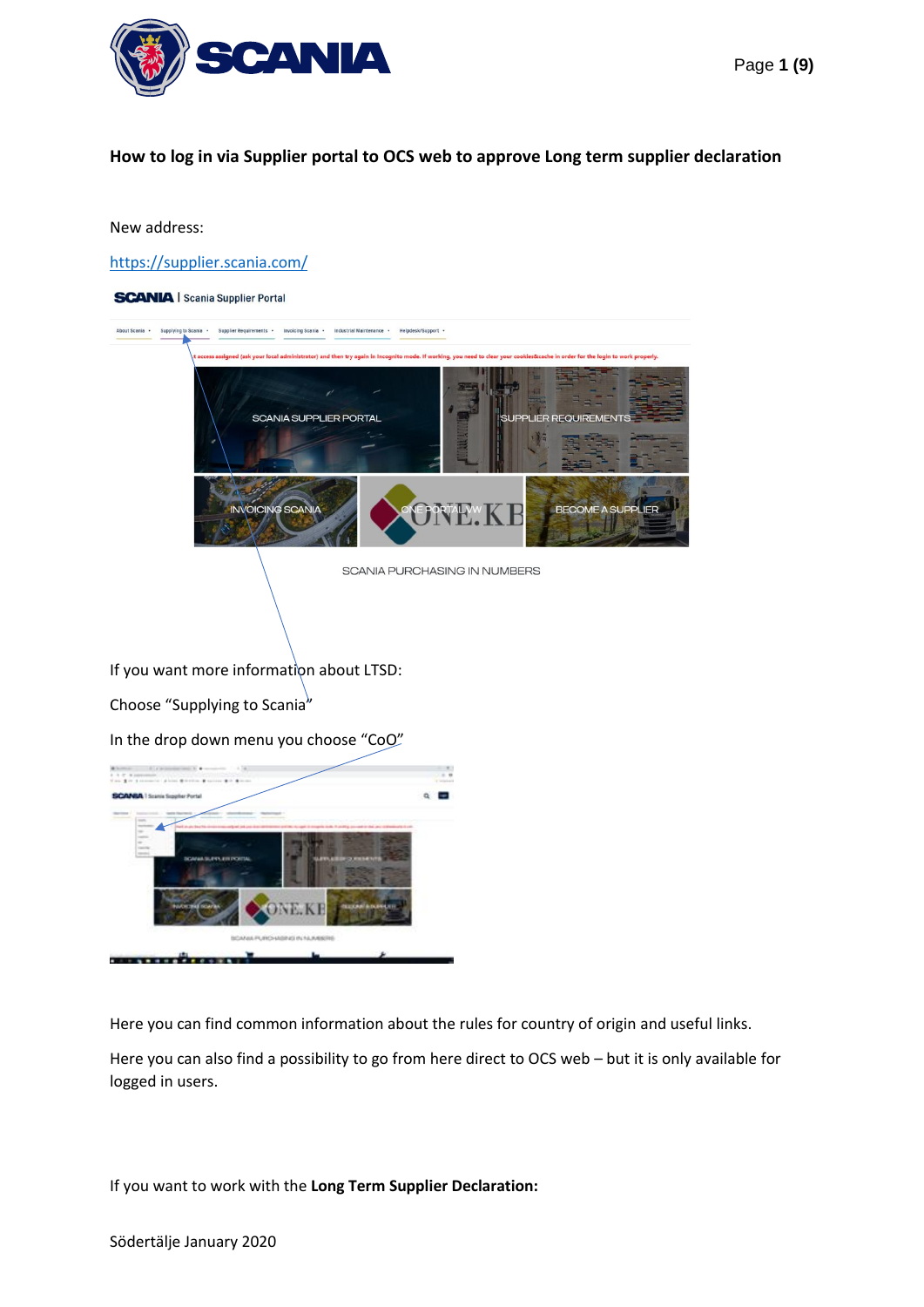

Scroll down and you will find "OCS web" and if you choose this it will take you right in to OCS.

OCS system:

Double click on **Documents on the left side**

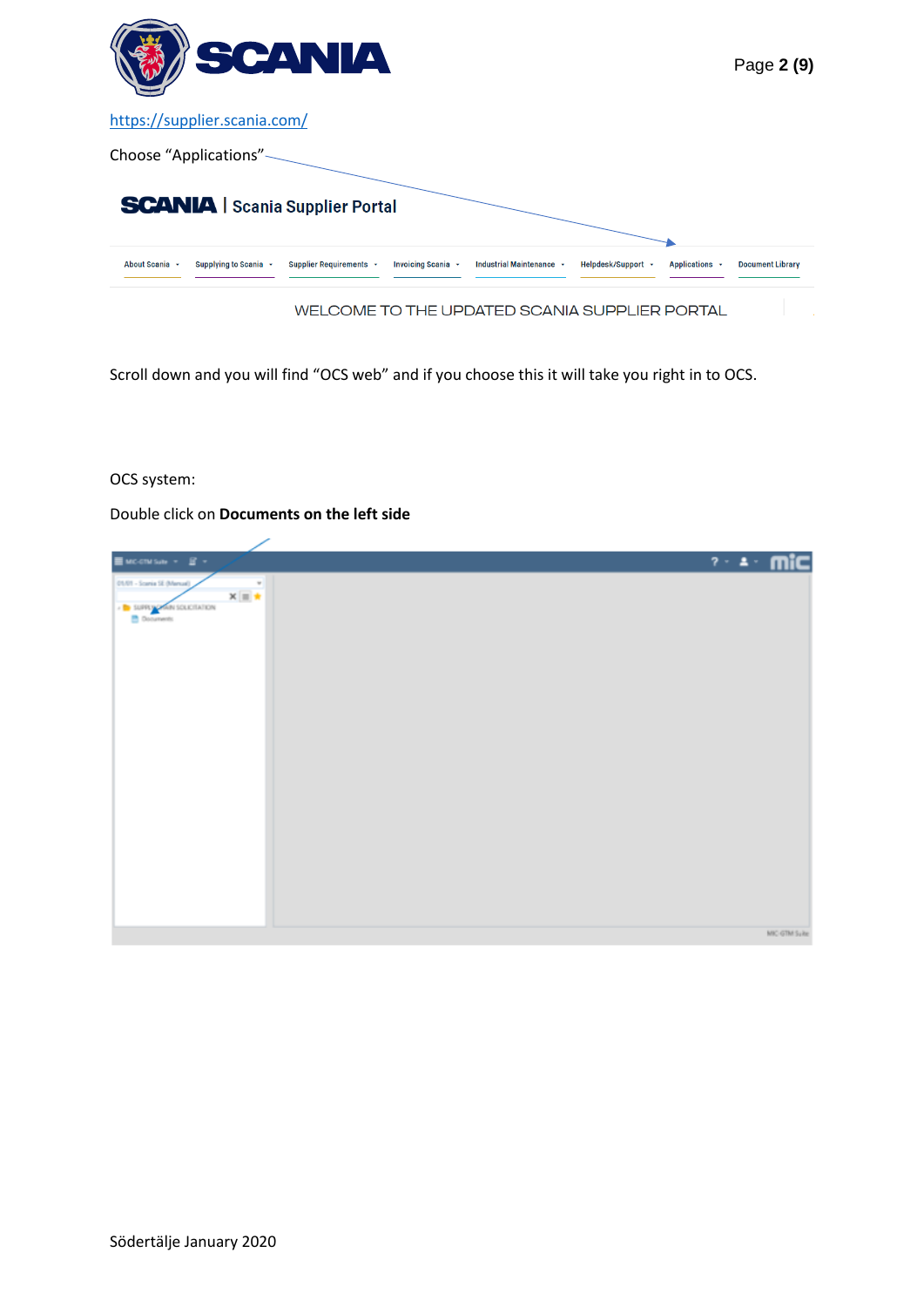

Double click on the document (the marked record in the middle):

| ■MCCTMbaw → 星 →                                      |                                                                                               |                                                                            |                 |                             |             |                          |                                                           |  |    | $2 - 4 -$                           |                                |
|------------------------------------------------------|-----------------------------------------------------------------------------------------------|----------------------------------------------------------------------------|-----------------|-----------------------------|-------------|--------------------------|-----------------------------------------------------------|--|----|-------------------------------------|--------------------------------|
| (a) OCS-Web                                          | $\frac{1}{2} \left( \frac{1}{2} \right) \left( \frac{1}{2} \right)$<br>of (01/01) Dicioners K |                                                                            |                 |                             |             |                          |                                                           |  |    |                                     |                                |
| CUS1 - Scansa SE (Manual)                            | <b>Overview Documents</b><br>$\sim$                                                           |                                                                            |                 |                             |             |                          |                                                           |  |    |                                     | $\mathbf{I}$                   |
| $X \equiv \pm$                                       |                                                                                               | 日日申日日                                                                      |                 |                             |             |                          |                                                           |  |    |                                     |                                |
| <b>B</b> SUPRY CHAIN SOLICITATION<br><b>B</b> Street | - Filter Criteria                                                                             |                                                                            |                 |                             |             |                          |                                                           |  |    |                                     | All Contitions . Any Condition |
|                                                      |                                                                                               | <b>Decement Number</b>                                                     |                 |                             |             | Executor Automou Normber |                                                           |  | R. |                                     |                                |
|                                                      |                                                                                               | Danyverd Statut                                                            |                 |                             |             |                          | Археонис                                                  |  | Q  |                                     |                                |
|                                                      |                                                                                               | <b>Encyment Instituti</b>                                                  | $\omega$        |                             |             |                          | Sheeting ( Print America) 27                              |  |    |                                     |                                |
|                                                      |                                                                                               | Extended +<br>Guny  v   Reset                                              |                 |                             |             |                          |                                                           |  |    |                                     | Recentle & of A                |
|                                                      |                                                                                               |                                                                            |                 |                             |             |                          |                                                           |  |    |                                     |                                |
|                                                      |                                                                                               | / Decument +   1b-/Onteriout +   Company                                   |                 | Attachments.                |             |                          |                                                           |  |    |                                     | 上置。                            |
|                                                      |                                                                                               | Finalized Discument Number Dates<br><b>SETORIARTERS AND - THE - RESOUR</b> |                 | Toppman A.<br><b>STORES</b> | TIME.       | 2010/01/01 2016 12:31    | Agreement Receive Date F., Receive Date To .: F. Commerci |  |    | Attachment  Questions  Fistal Lines | - 11                           |
|                                                      |                                                                                               | 9100003923-008                                                             | 89-18ROE        | 03240                       | <b>FUEL</b> | 3916-01-01               | 2016-12-21                                                |  |    | $\mathbb{R}$                        | 80                             |
|                                                      |                                                                                               | 13M0000625-002                                                             | $198 - 1709236$ | <b>CTIRER</b>               | EUALL       | 2016-01-21               | 2018-12-21                                                |  |    | ¥                                   |                                |
|                                                      |                                                                                               | 2160002625-201                                                             | 99-189CH        | DIDEE                       | <b>EUNA</b> | 2016-01-01               | 2016-12-31                                                |  |    | 152                                 | 182                            |
|                                                      |                                                                                               |                                                                            |                 |                             |             |                          |                                                           |  |    |                                     |                                |
|                                                      |                                                                                               |                                                                            |                 |                             |             |                          |                                                           |  |    |                                     |                                |
|                                                      |                                                                                               |                                                                            |                 |                             |             |                          |                                                           |  |    |                                     |                                |
|                                                      |                                                                                               |                                                                            |                 |                             |             |                          |                                                           |  |    |                                     |                                |
|                                                      |                                                                                               |                                                                            |                 |                             |             |                          |                                                           |  |    |                                     |                                |
|                                                      |                                                                                               |                                                                            |                 |                             |             |                          |                                                           |  |    |                                     |                                |
|                                                      |                                                                                               |                                                                            |                 |                             |             |                          |                                                           |  |    |                                     |                                |
|                                                      |                                                                                               |                                                                            |                 |                             |             |                          |                                                           |  |    |                                     |                                |
|                                                      |                                                                                               |                                                                            |                 |                             |             |                          |                                                           |  |    |                                     |                                |
|                                                      |                                                                                               |                                                                            |                 |                             |             |                          |                                                           |  |    |                                     |                                |
|                                                      |                                                                                               |                                                                            |                 |                             |             |                          |                                                           |  |    |                                     | MK GTM Tuke                    |

*All your active parts, provided to Scania will now be visible!* (if the view is limited on your screen , so you don´t see the parts -just hide the above part by clicking on the heading Document and Supplier Information) : Or hold down the "CTRL" key and press once the "-" key. This will reduce the size of the screen.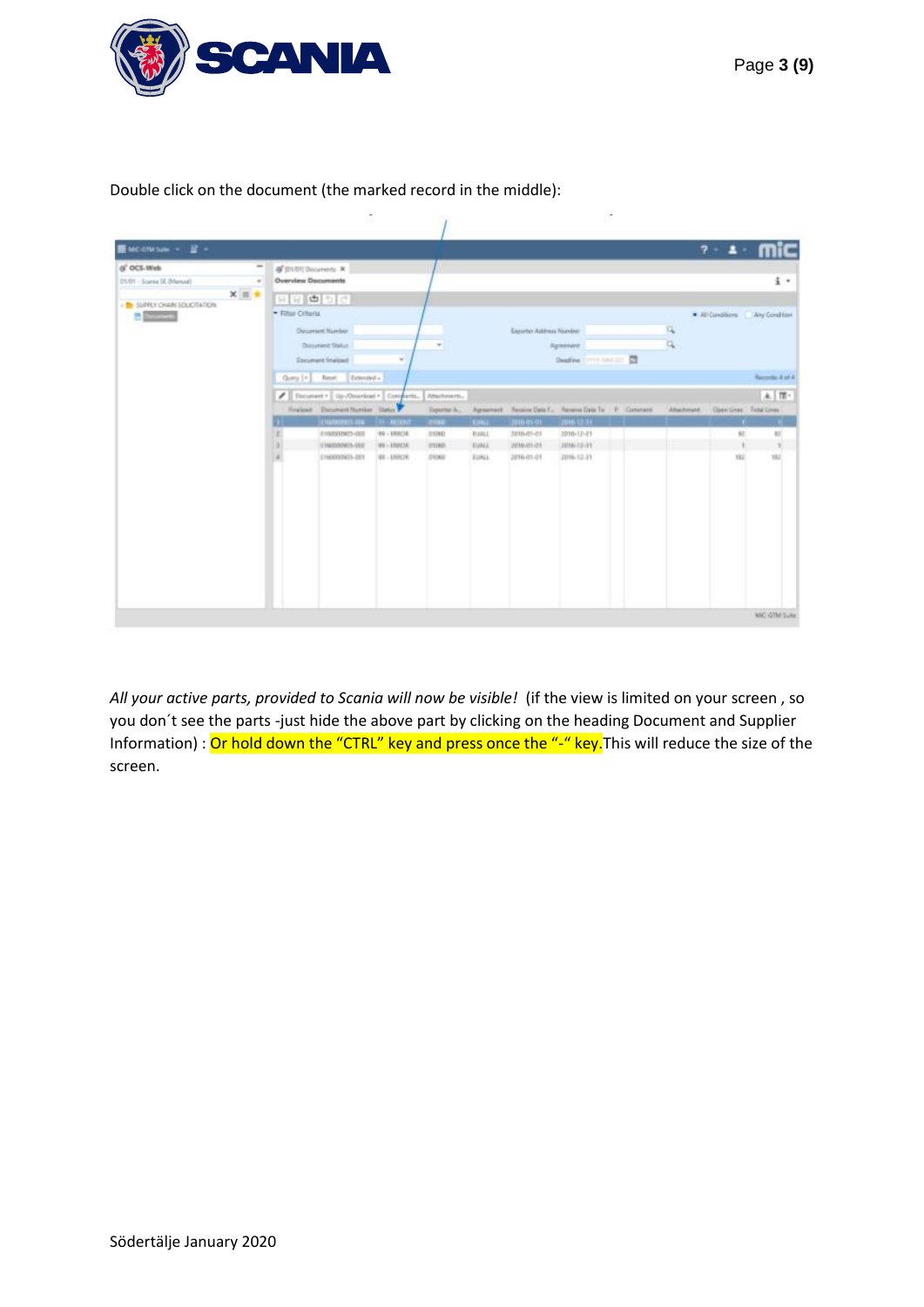

| <b>Bucowia</b> - B -                                                                                                              |                                                                                                                                                                                                                                      |                                   |                        |                          |                                                                                     |                                   | $7 - 2 -$        |                         |
|-----------------------------------------------------------------------------------------------------------------------------------|--------------------------------------------------------------------------------------------------------------------------------------------------------------------------------------------------------------------------------------|-----------------------------------|------------------------|--------------------------|-------------------------------------------------------------------------------------|-----------------------------------|------------------|-------------------------|
| $\overline{\phantom{a}}$<br>(b) OCS-Web                                                                                           | GESTION Decement * G SILON EL Document E160020815-004 *                                                                                                                                                                              |                                   |                        |                          |                                                                                     |                                   |                  |                         |
| (21.101 - Science SE (Marnivel)<br>$\frac{1}{2} \left( \frac{1}{2} \right) \left( \frac{1}{2} \right) \left( \frac{1}{2} \right)$ | <b>EU Document E160000905-004</b>                                                                                                                                                                                                    |                                   |                        |                          |                                                                                     |                                   |                  | $\frac{1}{2}$           |
| $x = +$<br><b>TO SUPPLY CHAIN SOLICITATION</b>                                                                                    | 日日日 5 日 2 Reprod. 00:000 0000                                                                                                                                                                                                        |                                   |                        |                          | to.                                                                                 |                                   |                  |                         |
| <b>B</b> Elizabeth                                                                                                                | * Document and Supplier Information                                                                                                                                                                                                  |                                   |                        |                          |                                                                                     |                                   |                  |                         |
|                                                                                                                                   | Doc.No./Agreement -1100000925-004                                                                                                                                                                                                    |                                   | <b>DUALL</b>           | TERT COMPANY             |                                                                                     | IT1030                            |                  |                         |
|                                                                                                                                   |                                                                                                                                                                                                                                      | <b>Osnament Datus 11 - RESENT</b> |                        |                          |                                                                                     | ALLINEAR HOUSE ALL KORELLY        |                  |                         |
|                                                                                                                                   |                                                                                                                                                                                                                                      | Valid from / to 2016-01-01        | 二 2016-12-31           | ь                        |                                                                                     | Address BOX 7202, TABY, 18713, SE |                  |                         |
|                                                                                                                                   | Approval Date                                                                                                                                                                                                                        |                                   |                        |                          |                                                                                     |                                   |                  |                         |
|                                                                                                                                   | * System                                                                                                                                                                                                                             |                                   |                        |                          |                                                                                     |                                   |                  |                         |
|                                                                                                                                   |                                                                                                                                                                                                                                      |                                   |                        |                          |                                                                                     |                                   |                  |                         |
|                                                                                                                                   | Solicitation Requests<br>. Filter Criteria                                                                                                                                                                                           |                                   |                        |                          |                                                                                     |                                   |                  | <b>Hart</b>             |
|                                                                                                                                   |                                                                                                                                                                                                                                      |                                   |                        |                          |                                                                                     |                                   |                  |                         |
|                                                                                                                                   | Bulk Charge<br>Supplier Part Number                                                                                                                                                                                                  |                                   |                        | Juggler Tailf Number     |                                                                                     | Country of Drigos                 |                  | S * Audy to interior    |
|                                                                                                                                   | <b>Fisherential Status</b>                                                                                                                                                                                                           |                                   | $\scriptstyle\rm{m}$   | <b><i>Para Civia</i></b> |                                                                                     | Customer Code                     |                  | A C Apply to all        |
|                                                                                                                                   | Constratt.                                                                                                                                                                                                                           |                                   |                        |                          |                                                                                     |                                   |                  |                         |
|                                                                                                                                   |                                                                                                                                                                                                                                      |                                   |                        |                          |                                                                                     |                                   |                  | $\overline{\mathbf{Y}}$ |
|                                                                                                                                   | I .- Shipwersell .- Yarl Number                                                                                                                                                                                                      |                                   | <b>Fart Decoration</b> |                          | Tarif Number Supplie Ret Number Sup Terrifik. Country of Drips: Preferential Status |                                   |                  | <b>River 6</b>          |
|                                                                                                                                   | <b>If there is a state of the contract of the contract of the contract of the contract of the contract of the contract of the contract of the contract of the contract of the contract of the contract of the contract of the co</b> |                                   | <b>PRINTER LIST</b>    | <b>BACCLISHERS</b>       |                                                                                     |                                   | <b>B-UNKNOWN</b> |                         |
|                                                                                                                                   |                                                                                                                                                                                                                                      |                                   |                        |                          |                                                                                     |                                   |                  |                         |
|                                                                                                                                   | 4.10                                                                                                                                                                                                                                 |                                   |                        | $\overline{\phantom{a}}$ |                                                                                     |                                   |                  |                         |
|                                                                                                                                   |                                                                                                                                                                                                                                      |                                   |                        |                          |                                                                                     |                                   |                  |                         |
|                                                                                                                                   | Exception Agreements<br>Carent Bosphiro: No exceptions defined for selected resords.                                                                                                                                                 |                                   |                        |                          |                                                                                     |                                   |                  | Define                  |
|                                                                                                                                   | $\epsilon$                                                                                                                                                                                                                           |                                   |                        |                          |                                                                                     |                                   |                  | - 2                     |

Sort by clicking on the column heading you wish to sort on, for example - Part description.

Explanation to the columns (the yellow-marked fields are mandatory to fill in):

Agreement : EUALL - cover all agreements that the EU has entered with different countries. Part number: Your part number at Scania Part Description: Part description within Scania Tariff code: the code that Scania has inserted in Scania's system. Sup Part. No: You have the option to insert your internal part number here: Supplier Tariff number: If you don't agree with the Scania's tariff you have the option to insert your tariff code in However - this is optional!  $CoO$  – Country of Origin Preferential Status - All items are 35-UNKNOWN when entering first time. If you select an European country under CoO - status will change to 01-CERTIFIED. You can always change to any of these: 35-UNKNOWN, 50-NOT CERTIFIED.

Please note that country of origin can not be EU – it must be a country code.

Declare Country of Origin and preferential status, part by part: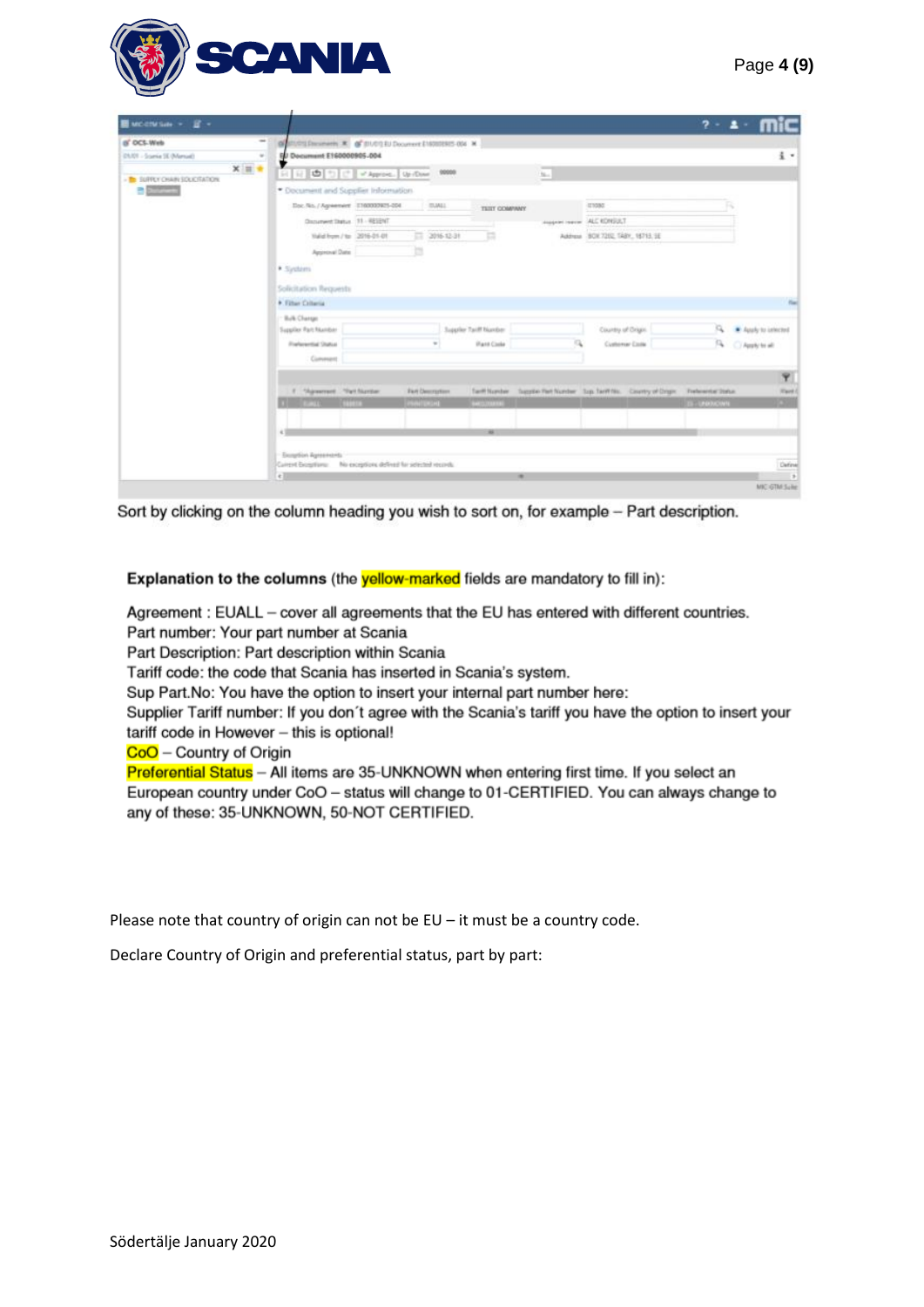

| $\equiv$ мостиван $\sim$ $\equiv$ $\sim$               |                                                                                         |                         |                        | А                                                                                        |                                   | IR.                 | $2 - 2 -$                    |
|--------------------------------------------------------|-----------------------------------------------------------------------------------------|-------------------------|------------------------|------------------------------------------------------------------------------------------|-----------------------------------|---------------------|------------------------------|
| of OCS-Web                                             | G J01/01] Documents X G J01/01] EU Document E160000905-004 X                            |                         |                        |                                                                                          |                                   |                     |                              |
| 01/01 - Scarria SE (Marrual)<br>$\omega$               | EU Document E160000905-004                                                              |                         |                        |                                                                                          |                                   |                     | $\frac{1}{2}$ .              |
| $x \equiv \star$<br><b>B</b> SUPPLY CHAIN SOLICITATION | 日日日             v Approve   Up /Download +   Q Comments   【2 Attachments                |                         |                        |                                                                                          |                                   |                     |                              |
| <b>B</b> Recovered                                     | * Document and Supplier Information                                                     |                         |                        |                                                                                          |                                   |                     |                              |
|                                                        | Doc. No. / Agreement   £160000905-004                                                   | <b>TUALL</b>            |                        | Supplier Number (31050)                                                                  |                                   |                     |                              |
|                                                        | Document Status 11 - RESENT                                                             |                         |                        |                                                                                          | Supplier Name ALC KONSULT         |                     |                              |
|                                                        | Valid from / to 2016-01-01                                                              | 2016-12-31              | ⋍                      |                                                                                          | Address BOX 7202, TABY, 18713, SE |                     |                              |
|                                                        | Approval Date                                                                           |                         |                        |                                                                                          |                                   |                     |                              |
|                                                        | · System                                                                                |                         |                        |                                                                                          |                                   |                     |                              |
|                                                        | Solicitation Requests                                                                   |                         |                        |                                                                                          |                                   |                     |                              |
|                                                        | • Filter Criteria                                                                       |                         |                        |                                                                                          |                                   |                     |                              |
|                                                        | Bulk Change                                                                             |                         |                        |                                                                                          |                                   |                     |                              |
|                                                        | Supplier Part Number                                                                    |                         | Supplier Tariff Number |                                                                                          | Country of Origin                 |                     | Apply to selected            |
|                                                        | <b>Preferential Status</b>                                                              | $\omega$                | <b>Plant Code</b>      |                                                                                          | Customer Code                     |                     | $\mathbb{Z}$<br>Apply to all |
|                                                        | Comment                                                                                 |                         |                        |                                                                                          |                                   |                     |                              |
|                                                        |                                                                                         |                         |                        |                                                                                          |                                   |                     | Ÿ                            |
|                                                        | 1 "Agreement "Part Number                                                               | <b>Part Description</b> |                        | Tariff Number Supplier Part Number Sup. Tariff No. Country of Origin Preferential Status |                                   |                     | Plant (                      |
|                                                        | 1 EUALL SERIESE                                                                         | PRINTERSHE              | \$403200000            |                                                                                          |                                   | <b>15 - UNKNOWN</b> |                              |
|                                                        |                                                                                         |                         | $\mathbf{m}$           |                                                                                          |                                   |                     |                              |
|                                                        |                                                                                         |                         |                        |                                                                                          |                                   |                     |                              |
|                                                        | Exception Agreements<br>Current Exceptions: No exceptions defined for selected records. |                         |                        |                                                                                          |                                   |                     | Define                       |
|                                                        | $\epsilon$                                                                              |                         |                        | m                                                                                        |                                   |                     | $\overline{\phantom{a}}$     |
|                                                        |                                                                                         |                         |                        |                                                                                          |                                   |                     | MIC-GTM Suite                |

Mark the record and choose Country by clicking in the box under "Country of Origin"

| $\blacksquare$ McChelsey $+$ $\blacksquare$ $+$<br>(s' OCS-Wels | $\frac{1}{2}$                                                                                                                                                                                                                                                          |                                                                               |                                                                                                  | $7 - 1$                |
|-----------------------------------------------------------------|------------------------------------------------------------------------------------------------------------------------------------------------------------------------------------------------------------------------------------------------------------------------|-------------------------------------------------------------------------------|--------------------------------------------------------------------------------------------------|------------------------|
| 23/61 - Scoria 32 Abenzel                                       | OF STATES CONSULTED IN COLUMN 2 (STATES OF A STATES OF A STATES OF A STATES OF A STATES OF A STATES OF A STATES OF A STATES OF A STATES OF A STATES OF A STATES OF A STATES OF A STATES OF A STATES OF A STATES OF A STATES OF<br>EU Document E160000925-004<br>$\sim$ |                                                                               |                                                                                                  | $\frac{1}{2}$ .        |
| $X \otimes \pi$                                                 |                                                                                                                                                                                                                                                                        |                                                                               |                                                                                                  |                        |
| - To SURFLY CHARL SOLICITATION                                  | 田田由田田                                                                                                                                                                                                                                                                  | <b>STATISTICS</b><br>--<br><b>DN</b><br>Country of Dright - General Codes LAS |                                                                                                  |                        |
| <b>B</b> Difference                                             | * Document and Suppl                                                                                                                                                                                                                                                   |                                                                               | ×                                                                                                |                        |
|                                                                 | Doc No. / Agreement 1<br>Code                                                                                                                                                                                                                                          | <b>Description</b>                                                            | Sedan 25080                                                                                      |                        |
|                                                                 | Document Tistus                                                                                                                                                                                                                                                        | <b>March</b>                                                                  | Here ALI KOVIULT                                                                                 |                        |
|                                                                 | Valid from / Ita                                                                                                                                                                                                                                                       | United Auto Swington                                                          | Address 028.7202.7ABY, 18713.1E                                                                  |                        |
|                                                                 |                                                                                                                                                                                                                                                                        | Atgheraten                                                                    |                                                                                                  |                        |
|                                                                 | Approved Elate                                                                                                                                                                                                                                                         | Antique and Earthade                                                          |                                                                                                  |                        |
|                                                                 | * System                                                                                                                                                                                                                                                               | hegalla.                                                                      |                                                                                                  |                        |
|                                                                 | Solicitation Requests                                                                                                                                                                                                                                                  | Albertis<br>Acreancia                                                         |                                                                                                  |                        |
|                                                                 | * Filter Cittena                                                                                                                                                                                                                                                       | Netherlands Artifies                                                          |                                                                                                  | Tel.                   |
|                                                                 | Bulk Charge                                                                                                                                                                                                                                                            | Angela                                                                        |                                                                                                  |                        |
|                                                                 | Supplier Part Murriller                                                                                                                                                                                                                                                | migrated from TML COMA slate.                                                 | Country of Origin                                                                                | C. W. Rock to selected |
|                                                                 | <b>Theferenhal Status</b>                                                                                                                                                                                                                                              | Astactica                                                                     | $\frac{1}{2}$<br>浜<br>Customer Code                                                              | Fe CApply to all       |
|                                                                 | Converes                                                                                                                                                                                                                                                               | $\propto$<br>Cancel                                                           |                                                                                                  |                        |
|                                                                 |                                                                                                                                                                                                                                                                        |                                                                               |                                                                                                  |                        |
|                                                                 |                                                                                                                                                                                                                                                                        |                                                                               |                                                                                                  | Ÿ                      |
|                                                                 | <b>Yert Number</b><br>F. Thiswent                                                                                                                                                                                                                                      | Fart Decreation                                                               | Tariff Number - Trapplet Part Number - Traj, Tariff No. - Country of Dripe - Preferent of Status | Part (                 |
|                                                                 | <b>All Forders</b>                                                                                                                                                                                                                                                     | <b>SHOPPING</b><br><b>CONTRACTOR</b>                                          |                                                                                                  | <b>SIGNATURE</b>       |
|                                                                 |                                                                                                                                                                                                                                                                        |                                                                               |                                                                                                  |                        |
|                                                                 | $+10$                                                                                                                                                                                                                                                                  | $\overline{a}$                                                                |                                                                                                  |                        |
|                                                                 | Licept<br><b>COLORADO PER</b>                                                                                                                                                                                                                                          |                                                                               |                                                                                                  |                        |
|                                                                 | splicites: No exceptions defined for selected records.<br>Current                                                                                                                                                                                                      |                                                                               |                                                                                                  | <b>Defend</b>          |
|                                                                 | 刘                                                                                                                                                                                                                                                                      | w                                                                             |                                                                                                  |                        |
|                                                                 |                                                                                                                                                                                                                                                                        |                                                                               |                                                                                                  | MAC-IDM SLAU           |

Select "Country of Origin" from the window that pops up. You can insert the first letter in the Country to quickly scroll down. Double-click on the selected Country and it will be inserted on the part selected.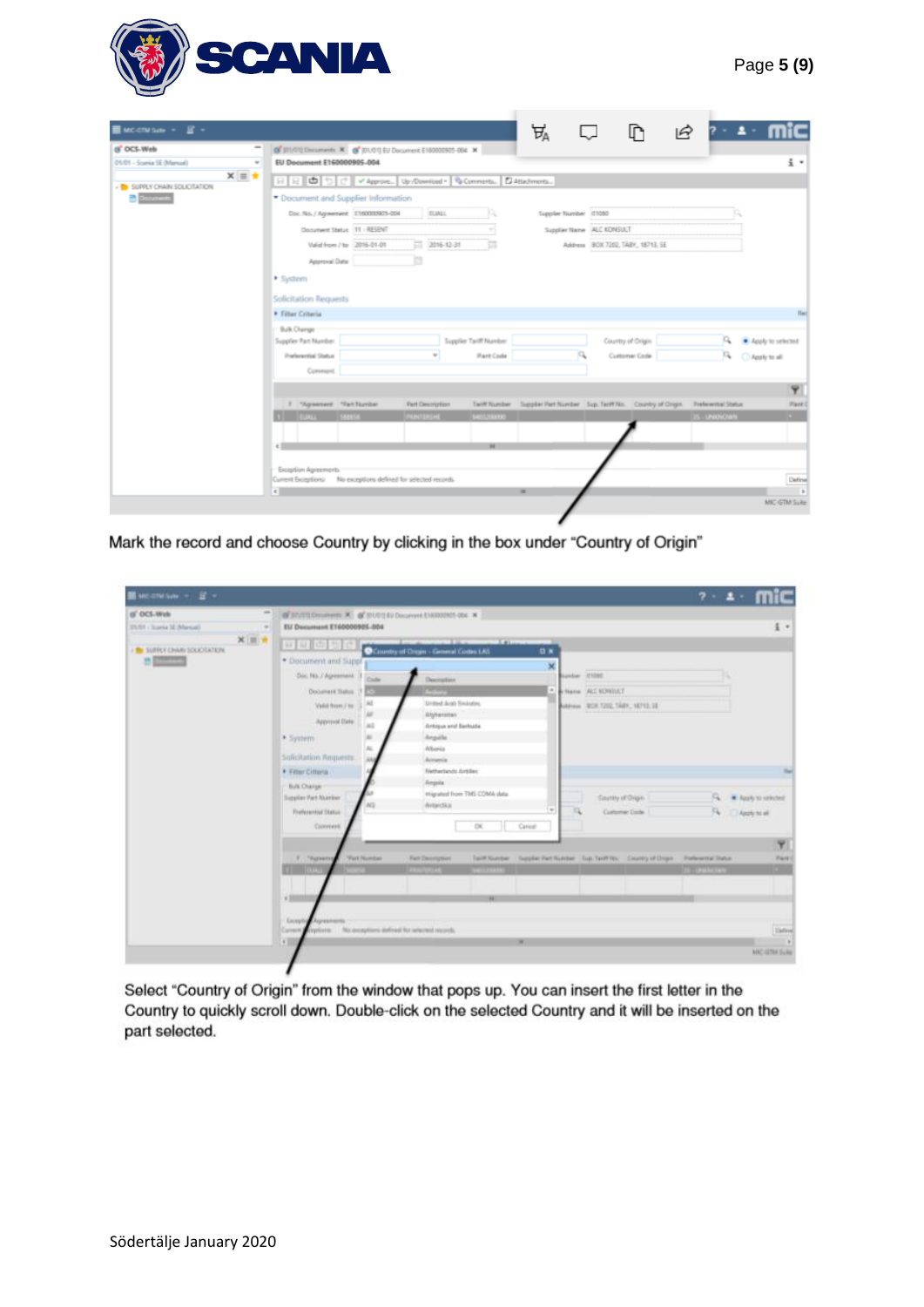

Once completed with Country of Origin and Preferential status, click on "Save".

| $\equiv$ MC-CTM Sub $\sim$ $\equiv$ $\sim$      |                                                                               |                         |                        |                                                                                          |                                   |                   | $2 - 1$               |                         |
|-------------------------------------------------|-------------------------------------------------------------------------------|-------------------------|------------------------|------------------------------------------------------------------------------------------|-----------------------------------|-------------------|-----------------------|-------------------------|
| (a <sup>*</sup> OCS-Web                         | @" (01/01) Documents N @" (01/01) EU Document 150000905-004" X                |                         |                        |                                                                                          |                                   |                   |                       |                         |
| 01/01 - Scaria SE (Marxal)<br>$\omega$          | EU Document E160000046-054                                                    |                         |                        |                                                                                          |                                   |                   |                       | i .                     |
| $x = x$<br>- <b>B</b> SUPPLY CHAIN SOLICITATION | 日 5 0 9 2 VAppon. Up:/Download + G.Commerts. D.Attachments                    |                         |                        |                                                                                          |                                   |                   |                       |                         |
| $2$ Documents                                   | * Document and Supplier Information                                           |                         |                        |                                                                                          |                                   |                   |                       |                         |
|                                                 | Doc. No. / Agreement E160000925-004                                           | <b>TUML</b>             |                        | Supplier Number (01080)                                                                  |                                   |                   |                       |                         |
|                                                 | Document Status 11 - RESENT                                                   |                         |                        |                                                                                          | Supplier Name ALC KONSULT         |                   |                       |                         |
|                                                 | Valid from / to 2016-01-01                                                    | $777 - 2016 - 12 - 31$  |                        |                                                                                          | Address BOX 7202, TABY, 18713, SE |                   |                       |                         |
|                                                 | Approval Date                                                                 |                         |                        |                                                                                          |                                   |                   |                       |                         |
|                                                 | · System                                                                      |                         |                        |                                                                                          |                                   |                   |                       |                         |
|                                                 | Solicitation Requests                                                         |                         |                        |                                                                                          |                                   |                   |                       |                         |
|                                                 | Filter Criteria                                                               |                         |                        |                                                                                          |                                   |                   |                       | <b>Red</b>              |
|                                                 | <b>Bulk Change</b>                                                            |                         |                        |                                                                                          |                                   |                   |                       |                         |
|                                                 | Supplier Part Number                                                          |                         | Supplier Tariff Number |                                                                                          | Country of Origin                 |                   | a.                    | Apply to selected       |
|                                                 | <b>Preferential Status</b>                                                    |                         | Plant Code             |                                                                                          | Customer Code                     |                   |                       | R C Apply to all        |
|                                                 | Comment                                                                       |                         |                        |                                                                                          |                                   |                   |                       |                         |
|                                                 |                                                                               |                         |                        |                                                                                          |                                   |                   |                       | $\overline{\mathbf{Y}}$ |
|                                                 | 1 "Agreement "Part Number                                                     | <b>Part Description</b> |                        | Tariff Number Supplier Part Number Sup, Tariff No. Country of Origin Preferential Status |                                   |                   |                       | Plant C                 |
|                                                 | 1 EURL SHESE                                                                  | PRINTERSHE              | \$40320000             |                                                                                          |                                   | <b>COLLECTION</b> | <b>O1 - CERTIFIED</b> |                         |
|                                                 |                                                                               |                         |                        |                                                                                          |                                   |                   |                       |                         |
|                                                 | «Ш                                                                            |                         | $\overline{a}$         |                                                                                          |                                   |                   |                       |                         |
|                                                 | Exception Agreements                                                          |                         |                        |                                                                                          |                                   |                   |                       |                         |
|                                                 | Current Exceptions: No exceptions defined for selected records.<br>$\epsilon$ |                         |                        | ×                                                                                        |                                   |                   |                       | Define                  |
|                                                 |                                                                               |                         |                        |                                                                                          |                                   |                   |                       | MIC-GTM Suite           |

Declare "Country of Origin" and "preferential status" for several parts that will have the same country:

Press Ctrl button and mark the parts you want to select, one by one, or if you have sorted on Description and for example want to select all "HOSES", press Shift and the first and last record of part HOSE and all between these will be part of your scoop.

| $MCMSab = \mathbb{E}$ +                                                                                                                                  |                                       |                                                                 |                        |                         |                                                                                          | $7 - 1.$              |                                    |
|----------------------------------------------------------------------------------------------------------------------------------------------------------|---------------------------------------|-----------------------------------------------------------------|------------------------|-------------------------|------------------------------------------------------------------------------------------|-----------------------|------------------------------------|
| $\frac{1}{2} \left( \frac{1}{2} \right) \left( \frac{1}{2} \right) \left( \frac{1}{2} \right)$<br>of OCS-Web<br>01/01 - Scarsia SE (Marxual)<br>$\omega$ | EU Document E160000905-004            | OF 511/01) Documents X @ J01/01] EU Document E160000905-004" X  |                        |                         |                                                                                          |                       | 主 。                                |
| $x \equiv \star$<br><b>B</b> SUPPLY CHAIN SOLICITATION                                                                                                   |                                       | 日日日うつ 2 v Approve Up /Download - G Comments   D Attachments     |                        |                         |                                                                                          |                       |                                    |
| $2$ Scorents                                                                                                                                             | * Document and Supplier Information   |                                                                 |                        |                         |                                                                                          |                       |                                    |
|                                                                                                                                                          | Doc. No. / Agreement   £160000925-004 |                                                                 | <b>TUALL</b>           | Supplier Number (01050) |                                                                                          |                       |                                    |
|                                                                                                                                                          | Document Status 11 - RESENT           |                                                                 |                        |                         | Supplier Name ALC KONSULT                                                                |                       |                                    |
|                                                                                                                                                          | Valid from / to 2016-01-01            |                                                                 | $2016 - 12 - 31$       |                         | Address BOX 7202, TABY, 18713, SE                                                        |                       |                                    |
|                                                                                                                                                          | Approval Date                         | ъ                                                               |                        |                         |                                                                                          |                       |                                    |
|                                                                                                                                                          | · System                              |                                                                 |                        |                         |                                                                                          |                       |                                    |
|                                                                                                                                                          | Solicitation Requests                 |                                                                 |                        |                         |                                                                                          |                       |                                    |
|                                                                                                                                                          | Filter Criteria                       |                                                                 |                        |                         |                                                                                          |                       | <b>Had</b>                         |
|                                                                                                                                                          | Bulk Change<br>Supplier Part Number   |                                                                 | Supplier Tariff Number |                         | Country of Origin                                                                        |                       | Apply to selected                  |
|                                                                                                                                                          | <b>Preferential Status</b>            |                                                                 | Plant Code<br>$\omega$ | α                       | Customer Code                                                                            | A C Apply to all      |                                    |
|                                                                                                                                                          | Comment                               |                                                                 |                        |                         |                                                                                          |                       |                                    |
|                                                                                                                                                          |                                       |                                                                 |                        |                         |                                                                                          |                       | $\overline{\mathbf{Y}}$            |
|                                                                                                                                                          | F "Agreement "Part Number             | <b>Fart Description</b>                                         |                        |                         | Tariff Number Supplier Part Number Sup, Tariff No. Country of Origin Preferential Status |                       | Plant 0                            |
|                                                                                                                                                          | 1 EUALL SAMSE                         | PAINTERSHE                                                      | <b>S403200000</b>      |                         | œ                                                                                        | <b>O1 - CERTIFIED</b> |                                    |
|                                                                                                                                                          |                                       |                                                                 |                        |                         |                                                                                          |                       |                                    |
|                                                                                                                                                          | «п                                    |                                                                 | w                      |                         |                                                                                          |                       |                                    |
|                                                                                                                                                          | Exception Agreements                  |                                                                 |                        |                         |                                                                                          |                       |                                    |
|                                                                                                                                                          | $\epsilon$                            | Current Exceptions: No exceptions defined for selected records. |                        | $\blacksquare$          |                                                                                          |                       | Define<br>$\overline{\phantom{a}}$ |
|                                                                                                                                                          |                                       |                                                                 |                        |                         |                                                                                          |                       | MIC-GTM Suite                      |

Apply to selected / Apply changes and save. Do NOT enter any information in "Plant code" nor "Customer Code"

There are several options to sort and declare in the user guides in MIC!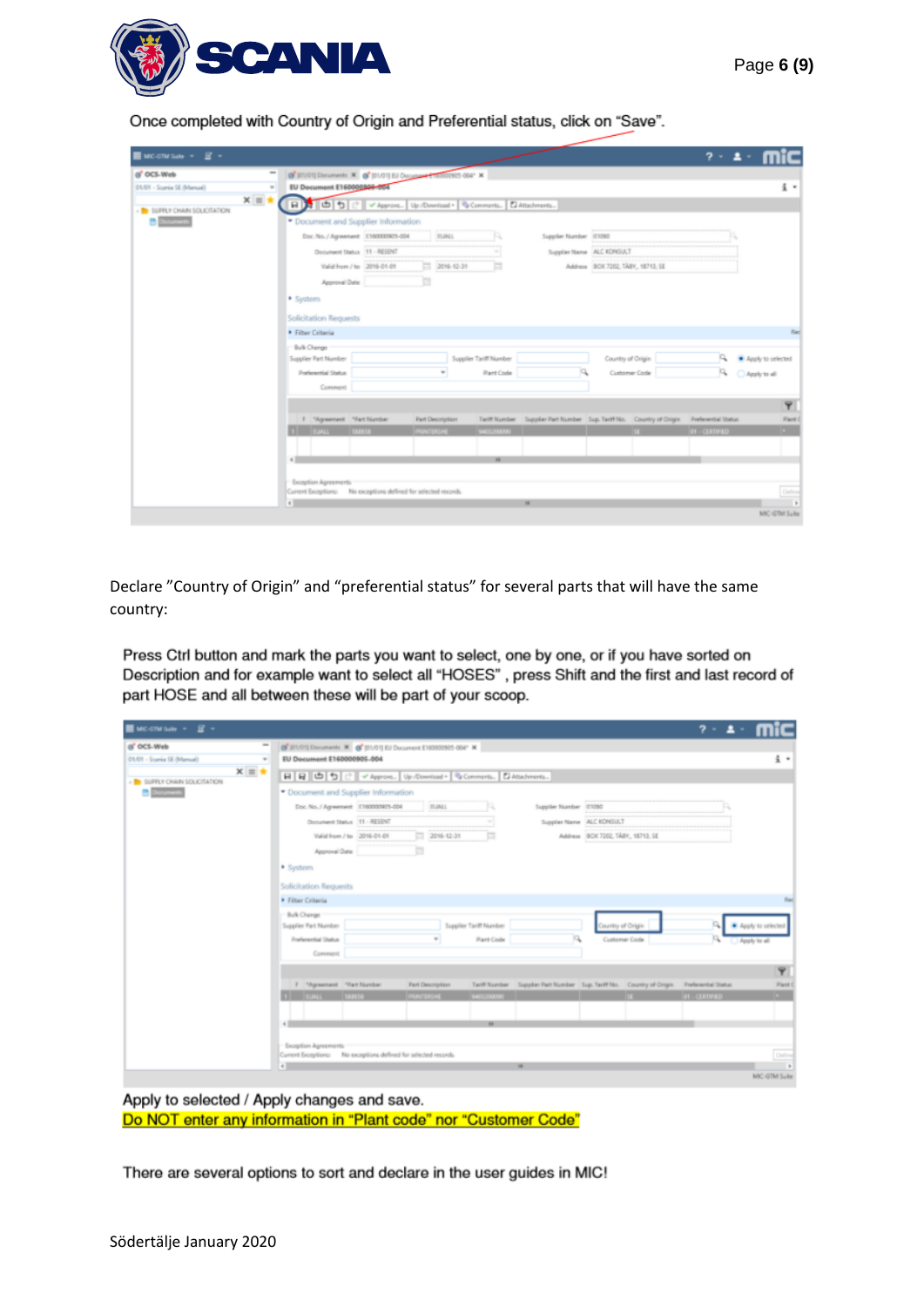

Approve/send your Long Term Supplier´s Declaration when you are ready with your parts by clicking on the *Approve-button*:

| $\blacksquare$ we change $\cdot$ $\blacksquare$ $\cdot$ |                                                                                                                                                                                                                | $7 - 1$                         |
|---------------------------------------------------------|----------------------------------------------------------------------------------------------------------------------------------------------------------------------------------------------------------------|---------------------------------|
| of OCS-Web<br>01/01 - Scarria SE (Marxuel)              | @"J01/01] Documents X @"J01/01] EU Document E160000905-004" X<br>EU Document E160000905-004<br>$\omega$                                                                                                        | $\frac{1}{2}$ .                 |
| - <b>B</b> SUPPLY CHAIN SOLICITATION                    | $x \equiv \star$<br>미묘 비의 이<br>Up /Download . Comments   El Attachments<br>v* Approve.                                                                                                                         |                                 |
| <b>Documents</b>                                        | * Document and Supplier information                                                                                                                                                                            |                                 |
|                                                         | Doc. No. / Agreement   £160003925-004<br><b>TUALL</b><br>Supplier Number 01050                                                                                                                                 |                                 |
|                                                         | Document Status 11 - RESENT<br>Supplier Name ALC KONSULT                                                                                                                                                       |                                 |
|                                                         | Valid from / to 2016-01-01<br>2016-12-31<br>a<br>Address BCK 7202, TABY, 18713, SE                                                                                                                             |                                 |
|                                                         | a<br>Approval Date                                                                                                                                                                                             |                                 |
|                                                         | · System                                                                                                                                                                                                       |                                 |
|                                                         | Solicitation Requests                                                                                                                                                                                          |                                 |
|                                                         | • Filter Criteria                                                                                                                                                                                              | <b>Har</b>                      |
|                                                         | Bulk Change                                                                                                                                                                                                    |                                 |
|                                                         | Supplier Tariff Number<br>Country of Origin<br>Supplier Part Number                                                                                                                                            | a.<br>Apply to selected         |
|                                                         | <b>Preferential Status</b><br><b>Plant Code</b><br>Customer Code                                                                                                                                               | P. O Apply to all               |
|                                                         | Comment                                                                                                                                                                                                        |                                 |
|                                                         |                                                                                                                                                                                                                | $\overline{\mathbf{Y}}$         |
|                                                         | 1 "Agreement "Part Number<br>Tariff Number Supplier Part Number Sup, Tariff No. Country of Origin Preferential Status<br><b>Part Description</b><br>1 EJALL SBBS6<br>PRINTERSHE<br>\$403,000,00<br><b>COLL</b> | Plant:<br><b>O1 - CERTIFIED</b> |
|                                                         |                                                                                                                                                                                                                |                                 |
|                                                         | $\overline{a}$<br>e II                                                                                                                                                                                         |                                 |
|                                                         |                                                                                                                                                                                                                |                                 |
|                                                         | Exception Agreements<br>Current Exceptions: No exceptions defined for selected records.                                                                                                                        | Define                          |
|                                                         | $\epsilon$<br>$\blacksquare$                                                                                                                                                                                   | $\rightarrow$                   |
|                                                         |                                                                                                                                                                                                                | MIC-GTM Suite                   |

Declare the validity period backdate 1 year:

This is possible with the new UCC. The valid to date will automatically set 2020-12-31 (you can change if you want). Insert your name, position and place and finally click on the *Accept-button*:

| Approval of selected document(s):                                                                                                                                                                                                                                                                                                        |
|------------------------------------------------------------------------------------------------------------------------------------------------------------------------------------------------------------------------------------------------------------------------------------------------------------------------------------------|
| E160000011-001                                                                                                                                                                                                                                                                                                                           |
|                                                                                                                                                                                                                                                                                                                                          |
| Dear supplier! Before you click on Approval - set the date in Valid From - one year back in time so<br>your declaration is valid the longest possible period! It will automatically generate correct forms due to<br>the new legislation in UCC. So if you approve the declaration 2016-06-23 - set the date 2015-06-23<br>here! Thanks! |
|                                                                                                                                                                                                                                                                                                                                          |
|                                                                                                                                                                                                                                                                                                                                          |
|                                                                                                                                                                                                                                                                                                                                          |
|                                                                                                                                                                                                                                                                                                                                          |
|                                                                                                                                                                                                                                                                                                                                          |
|                                                                                                                                                                                                                                                                                                                                          |
|                                                                                                                                                                                                                                                                                                                                          |
|                                                                                                                                                                                                                                                                                                                                          |
|                                                                                                                                                                                                                                                                                                                                          |
|                                                                                                                                                                                                                                                                                                                                          |
| Validity period                                                                                                                                                                                                                                                                                                                          |
| $2015 - 06 - 20$<br>Valid From<br>Valid To 2017 - 12 - 31                                                                                                                                                                                                                                                                                |
| Approval Date 2016 - 06 - 20                                                                                                                                                                                                                                                                                                             |
|                                                                                                                                                                                                                                                                                                                                          |
| Signatory Profile 03303<br>Place Marseille                                                                                                                                                                                                                                                                                               |
| Position Supply Schrimp Manager<br>Jame Forrest Gump                                                                                                                                                                                                                                                                                     |
|                                                                                                                                                                                                                                                                                                                                          |
| Cancel<br><b>Accept</b>                                                                                                                                                                                                                                                                                                                  |
|                                                                                                                                                                                                                                                                                                                                          |

Your Long Terms Supplier's declaration is now submitted to Scania - thanks!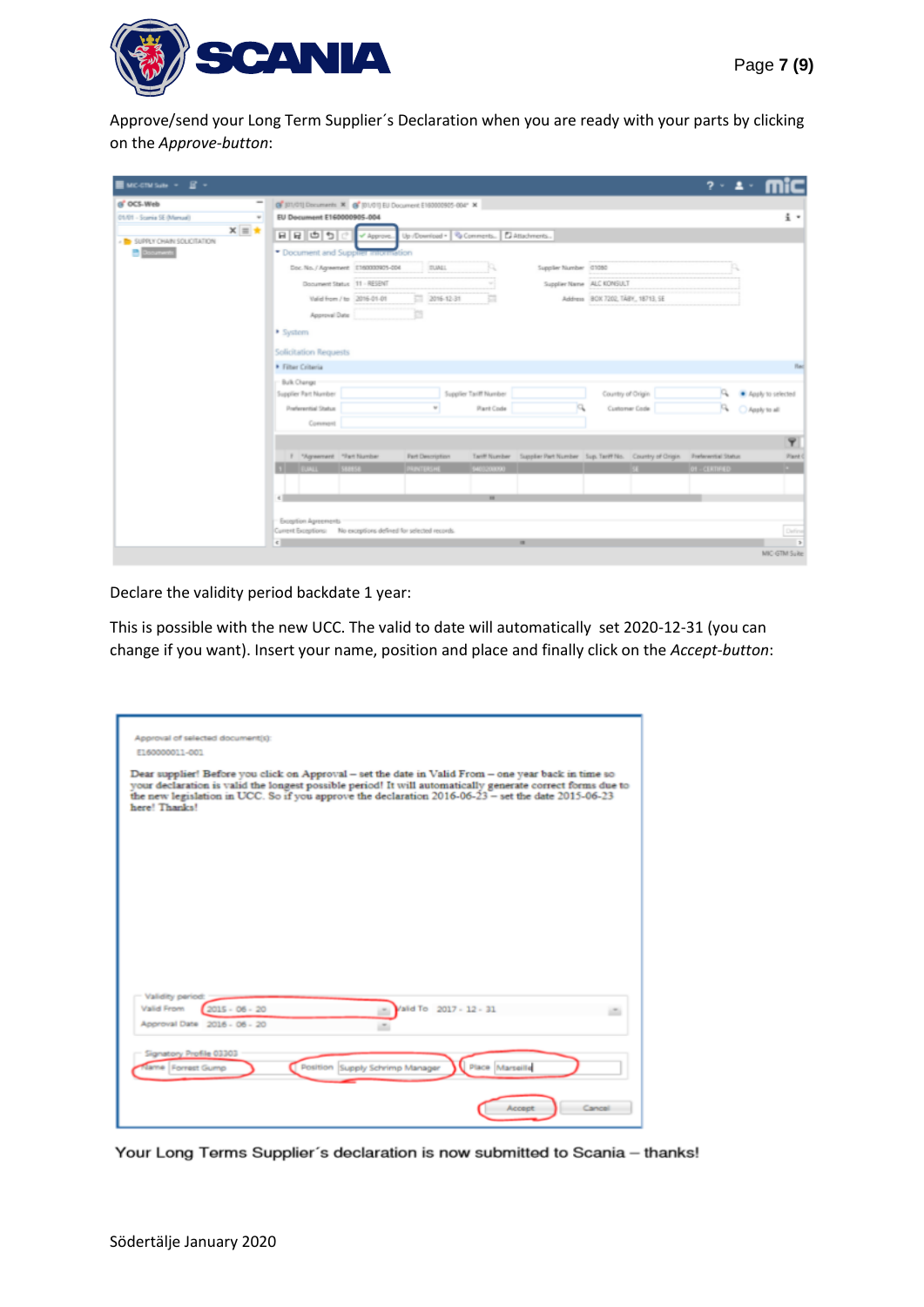

This procedure will then re-occur when the LTSD expires, before issuing a new document with the parts the system will check to ensure the parts has been delivered during the previous 12 month period. This will reduce any parts that you have stopped to deliver due to expired or replaced orders. If you start providing new parts during the period you will receive separate requests for these items. They will then be solicited in the same scope as the other parts, in November.

If you want to change/correct data you have provided – just contact Scania's Customs department: customs@scania.com and we will revoke the declaration so you can work with it again. Do not forget to state your supplier number in the subject!

How to view the Long Term Supplier´s declaration that you have submitted: Click on Document, select Print and click on the text for download:

| OCL-Week<br><b>MC-20120-RUNI</b><br>- O has been been | <b>Overstaw Discusseets</b><br>220<br><b>Source</b> 1 | <b>RESIDENCE &amp; SUNISIPARATEMENTS. A.</b><br>p.Dayman   Q.Denwen.   Q.Phillewin |                           | Ъ                                                                              |      |
|-------------------------------------------------------|-------------------------------------------------------|------------------------------------------------------------------------------------|---------------------------|--------------------------------------------------------------------------------|------|
| o percent                                             | 24m<br><b>Staurante Institut</b>                      | City Getties<br><b>TELEVISION</b><br>n                                             | Tigsmy Address founder    | Agreement                                                                      |      |
|                                                       | Detailed Statisel<br>Guest (* 1) Dave                 | 道<br>Test    Lincoln !-                                                            |                           | Beaton Terrains are Ch.                                                        |      |
|                                                       | Realised - Dec fre.                                   | Desmittling<br><b>CONTRACTOR</b>                                                   | Det. Add . 765            | Apsenet faste Day, Texte DexTs Connect. Attentions<br><b>THE REAL PROPERTY</b> |      |
|                                                       | ST-402 19-RHONDA COMMUN TOUR                          | <b>Think</b>                                                                       | 113.3332<br><b>DOM NO</b> |                                                                                | E 14 |
|                                                       |                                                       | The desertion!<br>2 International Committee<br>Click been to start the devolund.   |                           |                                                                                |      |
|                                                       |                                                       |                                                                                    |                           |                                                                                |      |
|                                                       |                                                       | $-$ Cancel                                                                         |                           |                                                                                |      |
|                                                       |                                                       |                                                                                    |                           |                                                                                |      |
|                                                       |                                                       |                                                                                    |                           |                                                                                |      |
|                                                       |                                                       |                                                                                    |                           |                                                                                |      |
|                                                       |                                                       |                                                                                    |                           |                                                                                |      |
| <b>Service</b>                                        |                                                       |                                                                                    |                           |                                                                                |      |

The Long Term Supplier's declaration will be expressed and you can print it if you want.